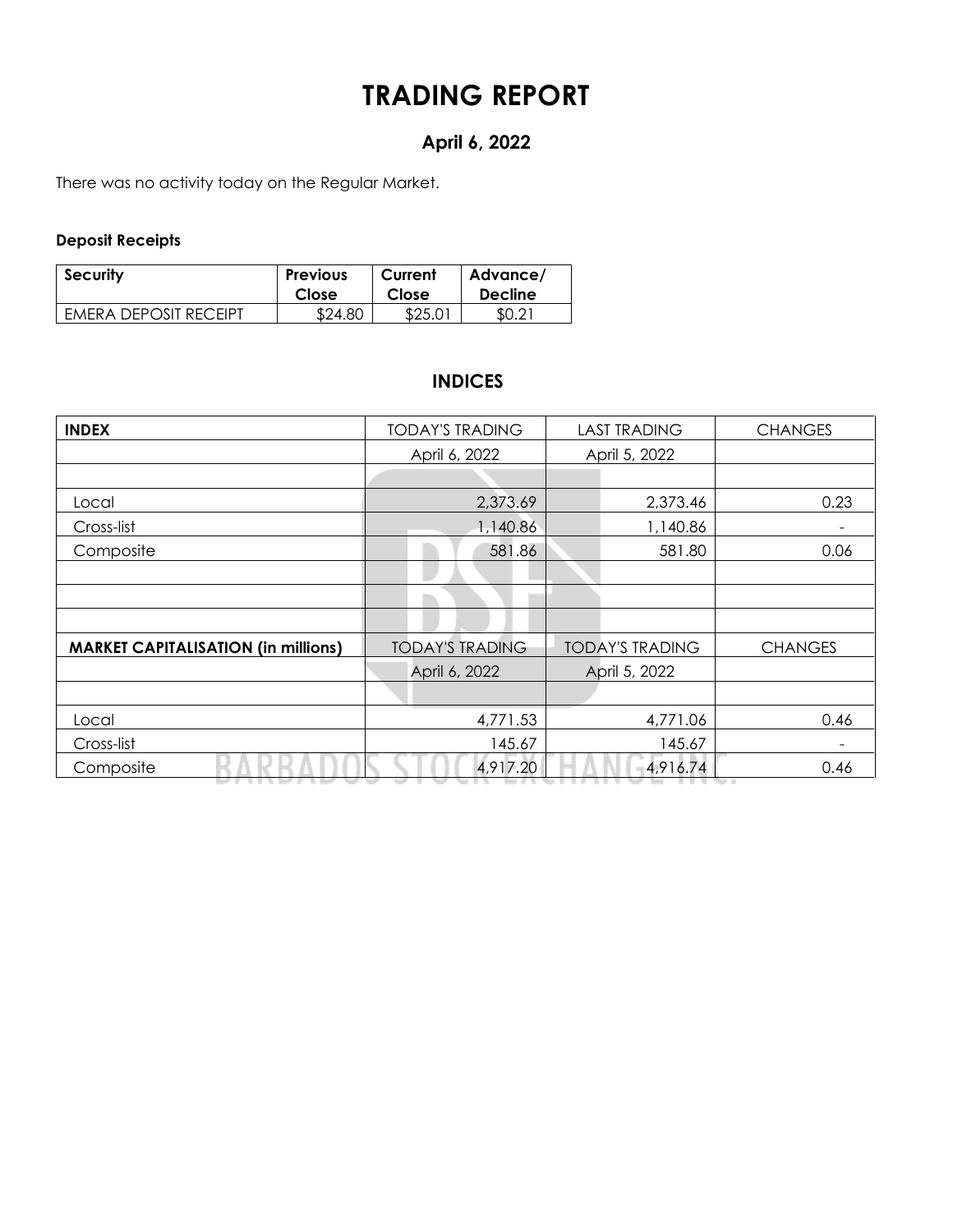### **MUTUAL FUNDS**

| April 6, 2022                                                                            |                                      |   |            |              |            |                             |  |  |  |
|------------------------------------------------------------------------------------------|--------------------------------------|---|------------|--------------|------------|-----------------------------|--|--|--|
| <b>ENDED</b>                                                                             | <b>NAME OF FUND</b>                  |   | <b>NAV</b> | <b>OFFER</b> | <b>BID</b> | <b>NAV</b><br><b>CHANGE</b> |  |  |  |
| $01-Apr-22$                                                                              | REPUBLIC CAPITAL GROWTH FUND         | W | 1.3910     |              |            | $-0.0327$                   |  |  |  |
| $01-Apr-22$                                                                              | REPUBLIC INCOME FUND                 | W | 1.2053     |              |            | $-0.0236$                   |  |  |  |
| $01-Apr-22$                                                                              | REPUBLIC PROPERTY FUND               | W | 0.6531     |              |            | $-0.0033$                   |  |  |  |
| $01-Apr-22$                                                                              | FORTRESS CARIBBEAN GROWTH FUND       | W | 7.7567     | 7.7567       | 7.7567     | 0.0129                      |  |  |  |
| $01-Apr-22$                                                                              | FORTRESS HIGH INTEREST FUND - ACC.   | W | 2.0956     |              |            | 0.0043                      |  |  |  |
| $01-Apr-22$                                                                              | FORTRESS HIGH INTEREST FUND - DIST.  | W | 1.0005     |              |            | 0.0020                      |  |  |  |
| 28-Feb-22                                                                                | ROYAL FIDELITY SELECT BALANCED FUND  | m | 5.9176     | 5.9176       | 5.7992     | $-0.0747$                   |  |  |  |
| 28-Feb-22                                                                                | ROYAL FIDELITY STRATEGIC GROWTH FUND | m | 1.1096     | 1.1096       | 1.0874     | $-0.0266$                   |  |  |  |
| 28-Feb-22                                                                                | ROYAL FIDELITY PREMIUM INCOME FUND   | m | 1.7090     | 1.7090       | 1.6748     | 0.0010                      |  |  |  |
| 25-Mar-22                                                                                | SAGICOR GLOBAL BALANCED FUND         |   | 2.92       |              |            | 0.00                        |  |  |  |
| 25-Mar-22                                                                                | SAGICOR SELECT GROWTH FUND           |   | 1.77       |              |            | 0.01                        |  |  |  |
| 25-Mar-22                                                                                | SAGICOR PREFERRED INCOME FUND        |   | 0.96       |              |            | 0.00                        |  |  |  |
| * Indicates the Fund is currently ex-div   ^ Indicates the Fund values have been revised |                                      |   |            |              |            |                             |  |  |  |

NOTES: QUOTATIONS AND NET ASSET VALUE PER SHARE ARE SUPPLIED BY THE FUND MANAGEMENT. THE OFFERING PRICE INCLUDES NET ASSET VALUE PLUS ENTRY COSTS.

 $m =$  monthly valuation,  $q =$  quarterly valuation,  $w =$  weekly

# **BARBADOS STOCK EXCHANGE INC.**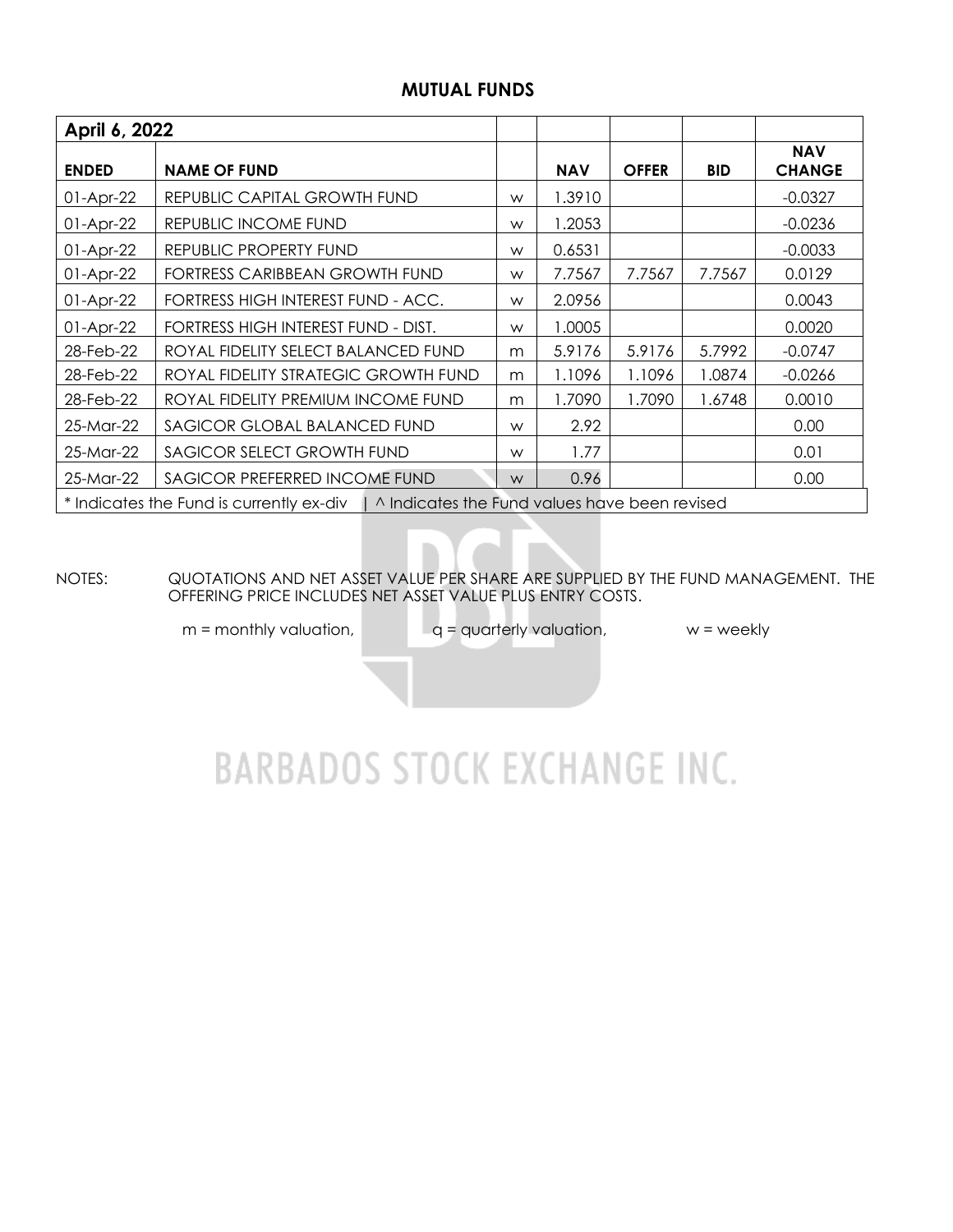#### **NEWS \*\*\*\*\*\*\*\*\*\*\*\*\*\*\*\*\*\*\*\*\*\*\*\*\*\*\*\*\*\*\*\*\***

#### **ANNUAL GENERAL MEETINGS**

**Cave Shepherd and Company Limited** – Directors have fixed April 6th, 2022, as the record date for the determination of shareholders entitled to receive notice of the Annual General Meeting of the Company which will be held on May 11<sup>th</sup>, 2022 at 5:30 p.m. at Lloyd Erskine Sandiford Centre.

**Emera Deposit Receipt** – Directors have fixed March 28<sup>th</sup>, 2022, as the record date for the determination of shareholders entitled to receive notice of the Annual General Meeting of the Company which will be held on May 26th, 2022.

**Eppley Caribbean Property Fund SCC Limited –** Notice is hereby given that the Annual General Meeting of the Company scheduled to take place March 31st, 2022 has been rescheduled and now will be held **virtually** on April 6th, 2022 at 12:00 a.m. (Barbados time). The meeting will be held through the Fund's website at [www.eppleylimited.com/meeting.](http://www.eppleylimited.com/meeting)

#### **DIVIDEND NOTICES**

**FirstCaribbean International Bank** – Directors have declared a dividend of one (\$0.010) US cent per share to be paid on April 22<sup>nd</sup>, 2022, to Shareholders on record at close of business on March 21st, 2022.

**Goddard Enterprises Limited** – Directors have declared a final dividend of one (\$0.010) BBD cent per share to be paid on May 31st, 2022, to Shareholders on record at close of business on April 29th, 2022.

### **BSE NOTICES**

#### **COVID-19 PROCEDURAL UPDATE**

Effective **April 19th, 2021**, the offices of the Barbados Stock Exchange Inc. (BSE) and the Barbados Central Securities Depository Inc. (BCSDI) have reopened. Our office hours are **Monday** to **Friday** from **8:00 a.m.** to **4:00 p.m.**

Kindly note that mandatory digital temperature checks and hand sanitizing for all persons entering the building

will be enforced. These checks will be conducted on both staff and clients alike by trained personnel. While we acknowledge that every person with fever may not be COVID-19 positive and that some individuals may present without symptoms, please note that any person with a temperature reading of 100˚ F (37.8˚ C) or over will be denied entry to conduct business within our offices.

We wish to thank you in advance for your understanding, however, we must emphasize that this is a necessary step for the protection of staff and clients alike.

#### **TRADING SUSPENSION**

The **Barbados Stock Exchange Inc. (BSE)** wishes to advise that due to non-compliance with **Section 4301.1(1)** of the **Rules of the International Securities Market (ISM)** which states, *"The Exchange may suspend trading in or apply to the FSC for an order to delist a security at any time, subject to any terms and conditions it considers appropriate, if the Exchange is of the opinion that: 1) the listed issuer is in violation of the listing rules or the listing agreement"*, trading in the Common Shares of **Shri Karni Holdings Limited** will be suspended with immediate effect on **February 4th, 2022**.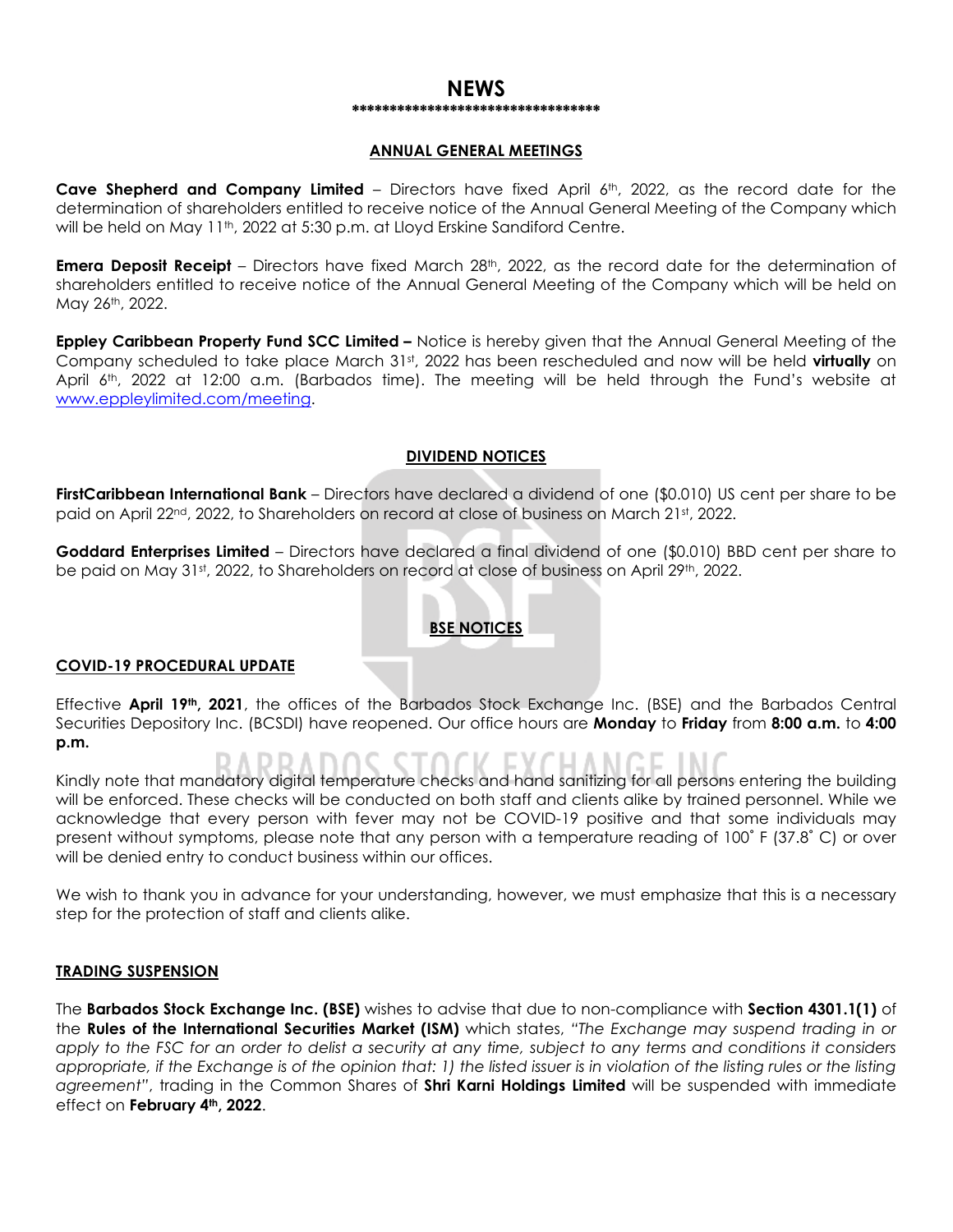The **Barbados Stock Exchange Inc. (BSE)** wishes to advise that due to non-compliance with **Section 4.01.3** and subject to **Section 3.01.5.(1)(b)** of the Rules of the Barbados Stock Exchange Inc. trading in the Common Shares of **Banks Holdings Limited** were suspended effective **December 10th, 2019**.

The **Barbados Stock Exchange Inc. (BSE)** wishes to advise that due to non-compliance with **Section 4.01.3** and subject to **Section 3.01.5.(1)(b)** of the Rules of the Barbados Stock Exchange Inc. trading in the Common Shares of **Barbados Dairy Industries Limited** were suspended effective **December 10th, 2019**.

The **Barbados Stock Exchange Inc. (BSE)** wishes to advise that to facilitate the closing of the Scheme of Arrangement effected by way of Section 99 of the Companies Act 1981 of Bermuda involving the transfer of all the issued and outstanding shares in **Sagicor Financial Corporation Limited** to **Alignvest Acquisition II**, it has suspended trading in the security **Sagicor Financial Corporation Limited**.



# **BARBADOS STOCK EXCHANGE INC.**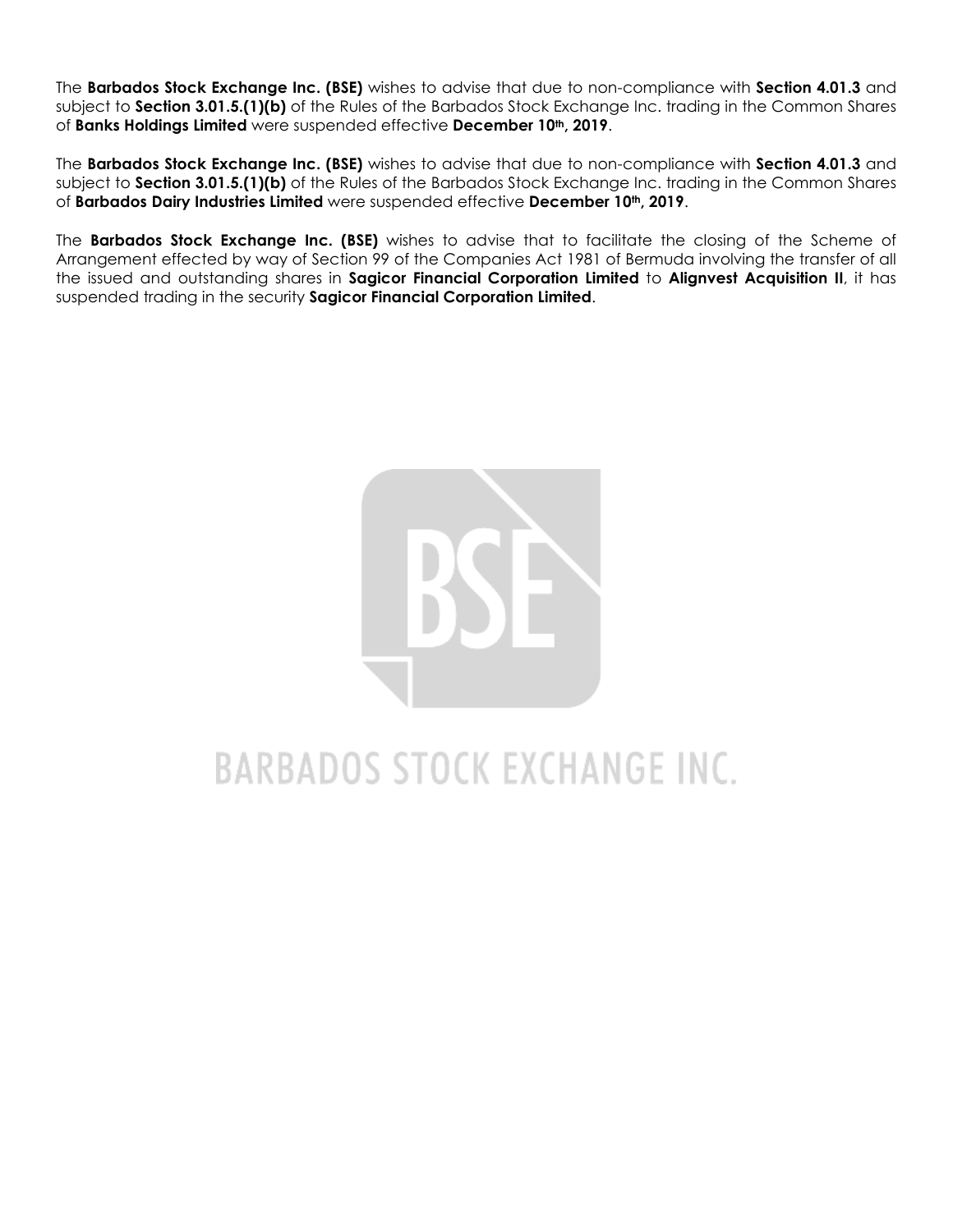| 8th Avenue Belleville, ST. MICHAEL. BARBADOS.   |                           | TEL:436-9871/72 FAX 429-8942 website: |      |     |               |                  | www.bse.com.bb         |                     |              |                 |                    |
|-------------------------------------------------|---------------------------|---------------------------------------|------|-----|---------------|------------------|------------------------|---------------------|--------------|-----------------|--------------------|
| <b>SHARE SUMMARY INFORMATION</b>                |                           |                                       |      |     |               |                  |                        |                     |              |                 |                    |
| Wednesday April 6, 2022                         |                           |                                       |      |     |               |                  |                        |                     |              |                 |                    |
| Company                                         | <b>Last Trade</b><br>Date | Volume                                | High | Low | Last<br>Close | Current<br>Close | <b>Price</b><br>Change | <b>Bid</b><br>Price | Ask<br>Price | <b>Bid Size</b> | Ask<br><b>Size</b> |
| ABV Investments Incorporated                    | 28-Jan-22                 |                                       |      |     | \$0.30        | \$0.30           |                        | \$0.01              | \$0.30       | 9,539           | 14,583             |
| <b>BICO Limited</b>                             | 17-Feb-22                 |                                       |      |     | \$3.11        | \$3.11           |                        | \$3.10              | \$3.11       | 70              | 2,330              |
| <b>Banks Holdings Limited -+</b>                | 09-Dec-19                 |                                       |      |     | \$4.85        | \$4.85           |                        | \$4.85              |              | 14,477          |                    |
| <b>Barbados Dairy Industries Limited -+</b>     | 04-Oct-19                 |                                       |      |     | \$3.00        | \$3.00           |                        |                     |              |                 |                    |
| <b>Barbados Farms Limited</b>                   | 05-Apr-22                 |                                       |      |     | \$0.40        | \$0.40           |                        |                     | \$0.68       |                 | 1,600              |
| Cave Shepherd and Company Limited               | 07-Jan-22                 |                                       |      |     | \$4.20        | \$4.20           |                        | \$4.20              | \$6.53       | 46              | 1,000              |
| FirstCaribbean International Bank -*            | 18-Mar-22                 |                                       |      |     | \$1.69        | \$1.69           |                        |                     | \$1.69       |                 | 40,632             |
| Eppley Caribbean Property Fund SCC - Dev Fund   | 05-Apr-22                 |                                       |      |     | \$0.12        | \$0.12           |                        | \$0.13              | \$0.16       | 2,000           | ,000,228           |
| Eppley Caribbean Property Fund SCC - Value Fund | 31-Mar-22                 |                                       |      |     | \$0.54        | \$0.54           |                        |                     | \$0.54       |                 | 124,206            |
| Goddard Enterprises Limited                     | 05-Apr-22                 | m                                     |      |     | \$2.20        | \$2.20           |                        | \$2.18              | \$2.30       | 5,100           | 7,484              |
| Insurance Corporation of Barbados Limited       | 29-Mar-22                 |                                       |      |     | \$1.78        | \$1.78           |                        |                     | \$1.78       |                 | 348                |
| One Caribbean Media Limited                     | 30-Mar-21                 | ╾                                     |      |     | \$2.20        | \$2.20           |                        |                     | \$2.20       |                 | 3,499              |
| Sagicor Financial Corporation Pref 6.5%         | $23$ -Jun-16              |                                       |      |     | \$2.26        | \$2.26           |                        |                     |              |                 |                    |
| Sagicor Financial Corporation Limited -+        | 29-Nov-19                 | u                                     |      |     | \$2.80        | \$2.80           |                        |                     |              |                 |                    |
| West India Biscuit Company Limited              | 04-Apr-22                 |                                       |      |     | \$34.00       | \$34.00          |                        | \$14.45             | \$34.00      | 21              | 578                |
| <b>Emera Deposit Receipt</b>                    | 14-Aug-20                 |                                       |      |     | \$24.80       | \$25.01          | \$0.21                 | \$23.00             |              | 30              |                    |
| <b>TOTAL SHARES BOUGHT &amp; SOLD</b>           |                           |                                       |      |     |               |                  |                        |                     |              |                 |                    |
|                                                 |                           |                                       |      |     |               |                  |                        |                     |              |                 |                    |
| <b>Junior Market</b>                            |                           |                                       |      |     |               |                  |                        |                     |              |                 |                    |
| <b>TOTAL SHARES BOUGHT &amp; SOLD</b>           |                           |                                       |      |     |               |                  |                        |                     |              |                 |                    |
|                                                 |                           |                                       |      |     |               |                  |                        |                     |              |                 |                    |
| <b>Fixed Income</b>                             |                           |                                       |      |     |               |                  |                        |                     |              |                 |                    |
| <b>GOB</b> Series B                             | 05-Apr-22                 |                                       |      |     | \$65.00       | \$65.00          |                        | \$65.00             | \$80.00      | 727,409.22      | 2,732.00           |
| <b>GOB Series C</b>                             |                           |                                       |      |     |               |                  |                        |                     |              |                 |                    |
| <b>GOB</b> Series D                             | 12-Nov-19                 |                                       |      |     | \$50.00       | \$50.00          |                        |                     | \$50.00      |                 | 65,000.26          |
| <b>GOB Series F</b>                             | 17-Feb-22                 |                                       |      |     | \$89.00       | \$89.00          |                        |                     |              |                 |                    |
| <b>GOB Series I</b>                             | 24-Mar-20                 |                                       |      |     | \$65.00       | \$65.00          |                        |                     | \$70.00      |                 | 19,617.00          |
| <b>TOTAL SHARES BOUGHT &amp; SOLD</b>           |                           |                                       |      |     |               |                  |                        |                     |              |                 |                    |
| * = Security is Trading X-Div                   |                           |                                       |      |     |               |                  |                        |                     |              |                 |                    |
| *+* = Security is Suspended                     |                           |                                       |      |     |               |                  |                        |                     |              |                 |                    |
| $**$ = Rights Issued                            |                           |                                       |      |     |               |                  |                        |                     |              |                 |                    |